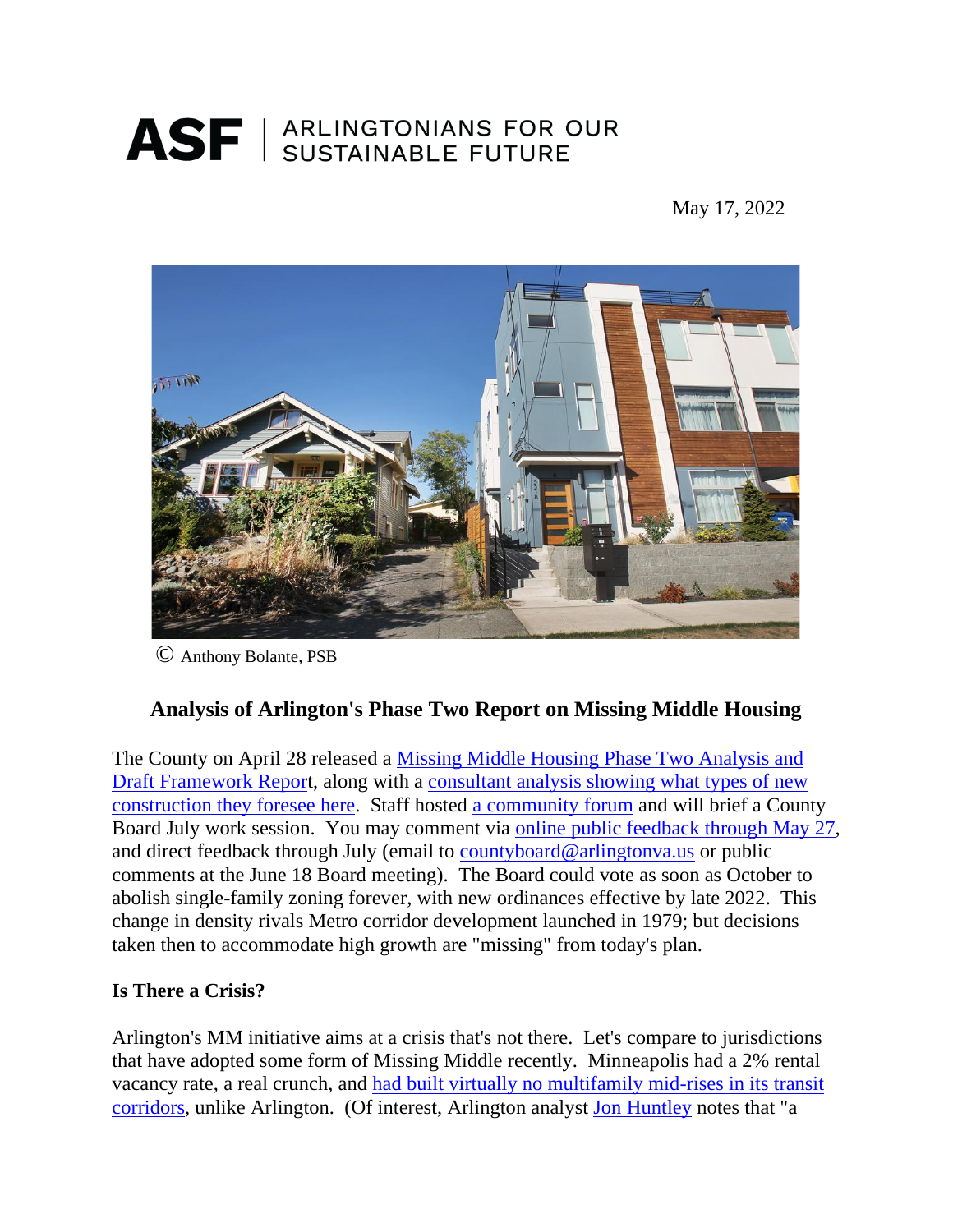greater diversity of land prices across neighborhoods," makes duplex affordability more likely" in cities like Minneapolis.) San Jose and Portland have large homeless populations, unlike Arlington, and have constructed little new housing stock. And if Arlington's growth is tech dependent, it seems folly to push new density when [tech](https://www.smartcitiesdive.com/news/fleeing-superstar-cities-tech-workers-are-moving-to-mid-size-and-smaller/623086/)  centers [were among those that lost the greatest populations during Covid.](https://www.smartcitiesdive.com/news/fleeing-superstar-cities-tech-workers-are-moving-to-mid-size-and-smaller/623086/) From [April](https://www.census.gov/quickfacts/arlingtoncountyvirginia)  [2020 to July 2021 Arlington in fact lost 2.4% of its population,](https://www.census.gov/quickfacts/arlingtoncountyvirginia) and [47,874 Arlington](https://www.dcpolicycenter.org/publications/remote-work-future-dc-part1/)  [residents work in remote-eligible jobs;](https://www.dcpolicycenter.org/publications/remote-work-future-dc-part1/) meaning there is great scope for more departures.

**Yet Missing Middle is on a fast track -- now's the time to join ASF and speak up (email [countyboard@arlingtonva.us\)](mailto:countyboard@arlingtonva.us)!**

#### **MMHS Report**

Below are the main points and claims of the county's/analysts' studies:

- 1. New Missing Middle types will be allowed in all residential areas across the county. (It will affect areas that don't now permit multifamily homes and supplement zoning in areas that already permit such units);
- 2. The zoning will allow new duplexes up to 8-plexes, with townhome development limited to three per lot -- on all lots that previously allowed only single-family homes;
- 3. The "plexes" and townhomes will be limited to fit within the setbacks and heights for single family home development now; lot coverage would also be the same;
- 4. Missing Middle units likely will prompt only 19-20 new teardowns annually, and single-family homes (still allowed throughout all zones) will probably still dominate;
- 5. The county could require special exception approvals for Missing Middle, lowering unit projections from 19-20 per year to 70-75;
- 6. MM units will be affordable to households earning from \$108,000-244,000 a year (and to a large portion of the minority population in the DMV);
- 7. MM units will add only 109 net residents a year, requiring no new parks, roads, schools, stormwater projects, community centers, etc.;
- 8. Builders must provide parking for a minimum of 1/2 car per unit; no maximum is specified. Models show 6 cars at 6-plexes. Additional cars will park on-street.

### **ASF Concerns - 8-Plexes Countywide - But We Don't Need Schools or Parks!**

Superficially, this MM proposal is a "simple" zoning change, but other laws, ordinances, and budgets will affect and be affected by MM. ASF has sought and will keep seeking county analyses of demographic, environmental and fiscal impacts PRIOR TO ANY UP-ZONING, but the Phase Two report spurs additional concerns that make those demands more relevant:

**Lot Consolidation and "Existing Middle" Teardowns.** The financial incentive to pursue new construction projects will be strong. *[In 2021, 26 homes that sold for over \\$1](https://www.facebook.com/groups/PreservationArlington/)*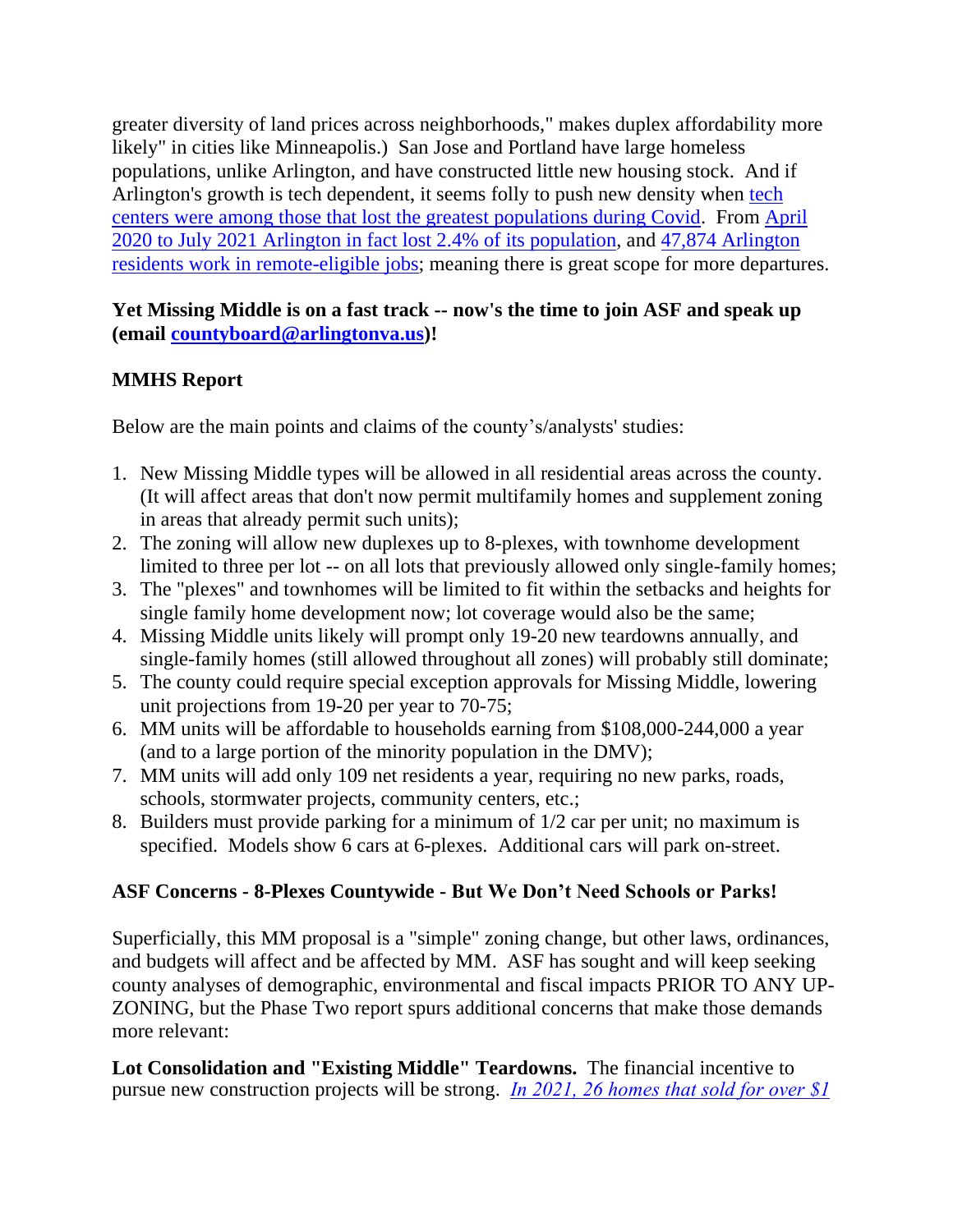*million [were torn down to build even larger homes](https://www.facebook.com/groups/PreservationArlington/)*. Builders also are targeting or creating larger [lots in R-5 and R-6 zones to exploit existing](https://www.insidenova.com/news/arlington/arlington-board-asked-to-close-lot-coverage-loophole/article_819a32ee-366c-11ec-a8fd-8b03cd04c6f5.html) lot coverage loopholes, loopholes that may be exploited for larger MM units. ASF accept some constraints on new builds contained in the [analysts' report](file:///C:/Users/Anne%20Laptop/Documents/arl%20development/mmhs_consultantanalysis_2022-04-28.pdf) (p.8-11), but ultimately the market will drive this and by-right zoning means there is no bar to full-speed ahead transformation in all areas. The pledge that new units must fit within zoning setbacks and height limits for new single-family homes likewise is not the full story. If two adjacent lots are combined, the total buildable area expands, and so setbacks suddenly create a much larger buildable area. As do the lot coverage and square footage standards now set for R5-R20. The MMHS and consultant analysis is silent or ignores these important questions.

The most environmentally-friendly structure is the one already built, and emissions from the building sector are a leading factor in global warming. In fact, "it takes between 10 [and 80 years for a new building that is 30 per cent more efficient than an average](https://www.architectsjournal.co.uk/news/opinion/the-greenest-building-is-the-one-that-already-exists)[performing existing building to overcome, through efficient operations, the negative](https://www.architectsjournal.co.uk/news/opinion/the-greenest-building-is-the-one-that-already-exists)  [climate change impacts related to the construction."](https://www.architectsjournal.co.uk/news/opinion/the-greenest-building-is-the-one-that-already-exists) Promoting teardowns of "existing middle" homes, as well as new and older single-family homes, is ill-advised in this context. Arlington already has 90,480 "existing middle" units, or 7.8% of its total 116,000 2019 housing units (page 2-5 of the [Missing Middle Research Bulletin 3.](https://arlingtonva.s3.amazonaws.com/wp-content/uploads/sites/15/2020/07/MMHS_ResearchCompendium_Bulletin3_final.pdf) Some portion of these units is in areas that already allow Missing Middle zoning.) The county also notes that **"within [single-family] residential neighborhoods, nearly 50% of the housing stock is single-family detached housing, 30% is low-rise multifamily, and 13% is mid- and high-rise multifamily." Why would we spend millions to enact a policy that sacrifices the majority of 90,480 lower-cost "middle" homes, only to build 19-20 new "middle" projects per year?** (NOTE: ASF questions the 19-20 figure but poses this question as per the county's own predictions.)

**Cashout/Displacement Stimulus**. The tech boom in Silicon Valley and Seattle has brought in new workers and has driven up home prices, causing major displacements. Seattle has approved Accessory and Detached Accessory Dwelling Units (ADU's and DADU's). Some argue that the problem can be abated with larger MM units, but experts -- such as [UCLA's Michael Storper](https://luskin.ucla.edu/storper-challenges-blanket-upzoning-as-solution-to-housing-crisis) who says "the trickle-down effect to middle-class and lower-income people "will be small and could even be negative in highly desirable areas," and Seattle architect Christopher Kirk -- disagree. Per Kirk:

"Increasing density beyond ADUs and DADUs is a leap to the common "four pack" and "six pack" projects. These generally level whole sites, eliminating most trees, open space and privacy. They completely change the nature of neighborhoods while creating housing that doesn't work well for families with children, or most older people, and they are not particularly affordable."

Such is the case in Seattle's Ballard suburb, pictured above and [at this link,](https://www.bizjournals.com/seattle/news/2017/10/06/seattle-teardowns-mapped-ballard-housing.html) where upzoning for larger MM in ten years transformed single-family areas into 4-story condo canyons with tech workers who stray not outdoors. Those directly displaced (by choice)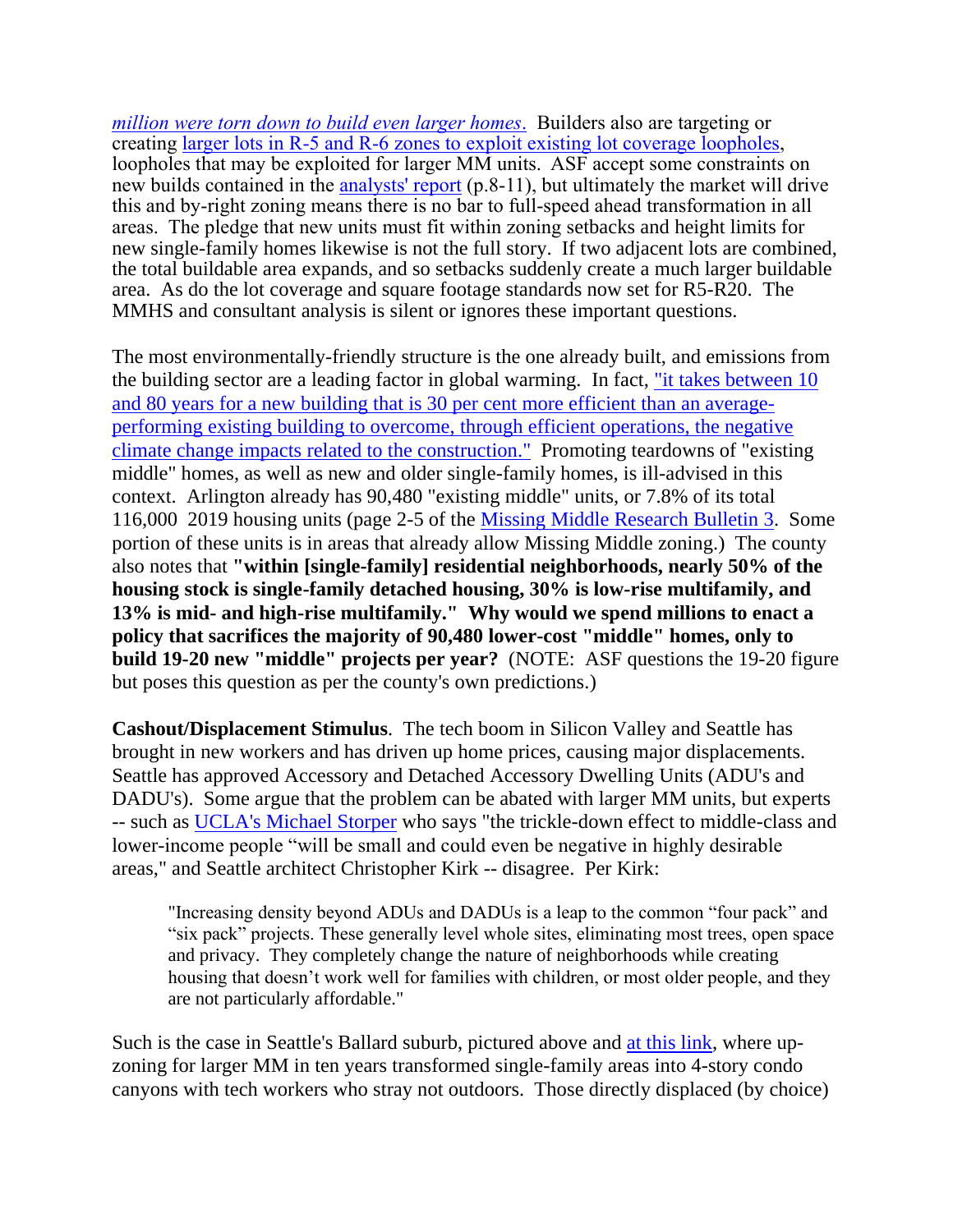were white middle-class homeowners. But displacement in Arlington -- due to inflated land values that will induce more infill -- will occur at all income levels below those required for new MM units, and impact minorities disproportionately. Such effects have already occurred where larger MM units are permitted: Green Valley, Halls Hill, Foxcroft Heights. Arlington will need to face the displacement with resources well beyond Amazon's \$2 billion housing initiative in its three HQ areas. **Arlington will have to work even harder (with more public funds infused) to retain those who earn 60% or below of area median income or recognize that they will be forced out. This will require hard choices the county should be making as part of this study and is the antithesis of diversity promotion.**

The county's pitch that Missing Middle is a vehicle for racial and ethnic housing equality misleads in two respects. **These new MM units will NOT BE AFFORDABLE TO households earning below \$108,000.** This includes the majority of [African-American](https://www.healthierarlington.org/) [\(average income of \\$66,781\)](https://www.healthierarlington.org/) and Latinx (average income of 86,513) households in Arlington. These residents, and not the minority populations of the DMV, are the proper targets for our housing policy, but they are left out. Also, minority, senior, disabled -- and other households who tend to fall below the Arlington median wealth and income levels - - are less likely to leverage resources to reap the biggest profits and their displacement is a major loss to our diversity. Many of these residents own homes but are not able to "flip" their properties to the highest yield. **We will see increased displacement as they "cash out" and we will see areas with significant ownership percentages become tracts of non-owner-occupied rentals, disrupting the established sense of community across all areas.** 

**Fiscal Policy.** Missing Middle won't add as many people as quickly as dense condo infill along Metro, but it is MUCH more likely to add school-age, park-hungry, and libraryusing families. Yet the county is dismissing such considerations -- [one of ASF's main](https://www.asf-virginia.org/_files/ugd/a48bae_665080c004f44c45bc3014b9293d0227.pdf)  [concerns about density countywide.](https://www.asf-virginia.org/_files/ugd/a48bae_665080c004f44c45bc3014b9293d0227.pdf) ASF believes that -- now that the county has opened the door to the higher density that allows builders to maximize profit even on very small lots (an 8-plex on a 5,000 square foot lot) -- MM teardowns will proceed quickly, especially if lot consolidation is allowed. Despite the much larger homes and major infill development along the Metro corridor over the past 20 years, it has not yielded the tax relief promised by the BUILD BUILD BUILD coalition on our County Board. So the MM proposal at best is offering a Pollyanna view that we either don't need new infrastructure or a cowardly view that the budgeting for new populations can be delayed to avoid accountability now.

Finally, upzoning is not only forever, it is immediate. Perhaps your neighbor's bungalow, or even large home, won't be torn down tomorrow, but the county will soon begin assessing all lots for their maximum potential yield. If that is an 8-plex, assessments likely will rise substantially. This will help create wealth for homeowners but many lower to middle-class homeowners will face higher taxes soon. Thus far, the county has refused ASF requests to map out consequences of these higher densities being approved.